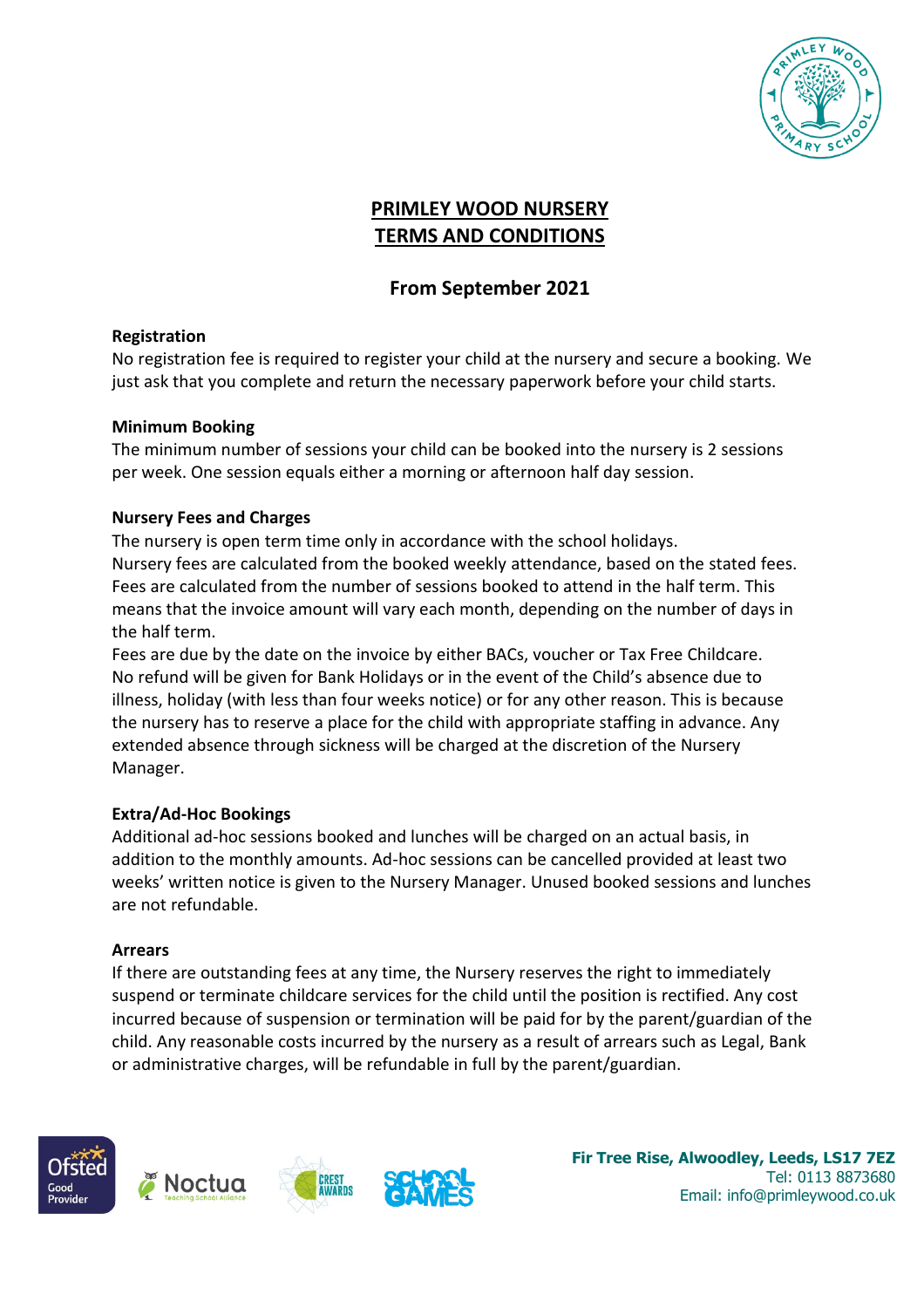

### **Cancellation/Termination**

- (i) After an offer of a place has been made by the nursery but before acceptance by the parent/guardian ,either party may cancel the offer by serving 14 days' written notice.
- (ii) After acceptance of the offer by the parent/guardian either party may terminate this agreement by the service of one calendar months' notice in writing. During that one-month period the nursery undertakes to continue to admit the child and the parent/guardian undertakes to pay all fees due. In the event of the parent/guardian failing to pay the month's fees the child's place shall be immediately withdrawn and the nursery shall be entitled to serve a formal demand for payment of such monies.
- (iii) In the event of the parent/guardian giving notice of withdrawal of the child and immediately withdrawing the child there shall be due to the nursery one calendar month's fees in lieu of notice. Failure by the parent/guardian to provide one calendar months' written notice or any notice at all shall render the parent/guardian liable to the nursery for one month's fees.
- (iv) Notice must be in writing and provided to the Nursery Manager.
- (v) The nursery reserves the right to terminate any child's enrolment, or restrict access to parent/guardian or child, at any time without notice, in consideration of the protection of other children and staff, and the well- being and smooth operation of the nursery. Any disruption caused by a parent or child that is deemed inappropriate or not conducive to a nursery environment, or undermines the reputation of the nursery, or its staff, will be cause for termination at the discretion of the Nursery Manager.



**Fir Tree Rise, Alwoodley, Leeds, LS17 7EZ**  Tel: 0113 8873680 Email: info@primleywood.co.uk